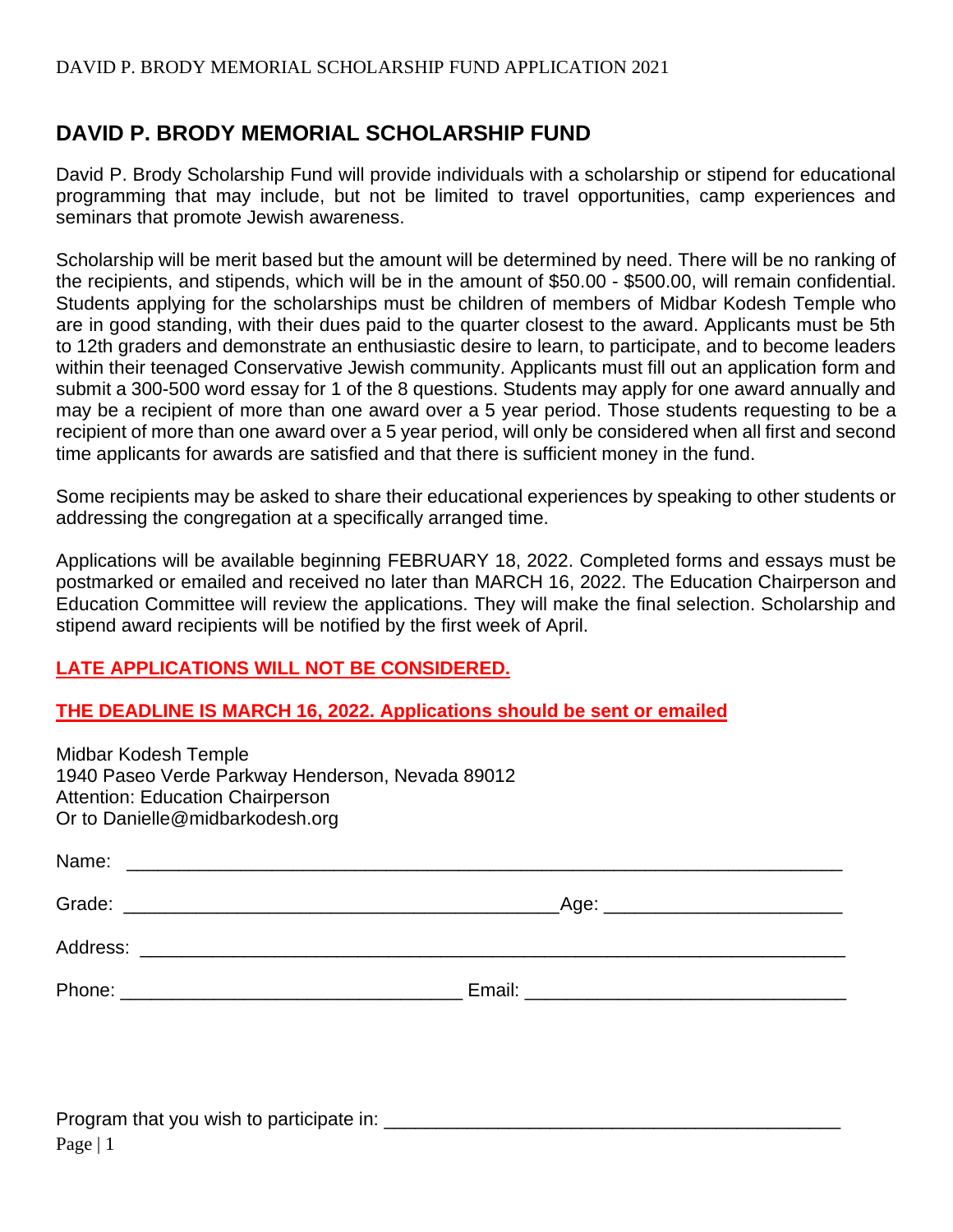## DAVID P. BRODY MEMORIAL SCHOLARSHIP FUND APPLICATION 2021

Brief Description of that program:

| <b>Estimated Cost of Program:</b>                                                                                                                                       |
|-------------------------------------------------------------------------------------------------------------------------------------------------------------------------|
|                                                                                                                                                                         |
|                                                                                                                                                                         |
|                                                                                                                                                                         |
| Do You Attend (Please circle those that apply):<br><b>B</b> 'nei Mitzvah Training<br>Post B 'nei Mitzvah Training<br><b>USY</b>                                         |
|                                                                                                                                                                         |
| List school activities and office held: (attach an extra sheet if necessary)                                                                                            |
|                                                                                                                                                                         |
|                                                                                                                                                                         |
| List all Youth Programming/Education that you have participated in to date. Designate if they are<br>religious or school oriented: (attach an extra sheet if necessary) |
|                                                                                                                                                                         |
|                                                                                                                                                                         |

One Religious School Teacher's/Advisor's Signature: \_\_\_\_\_\_\_\_\_\_\_\_\_\_\_\_\_\_\_\_\_\_\_\_\_\_\_\_